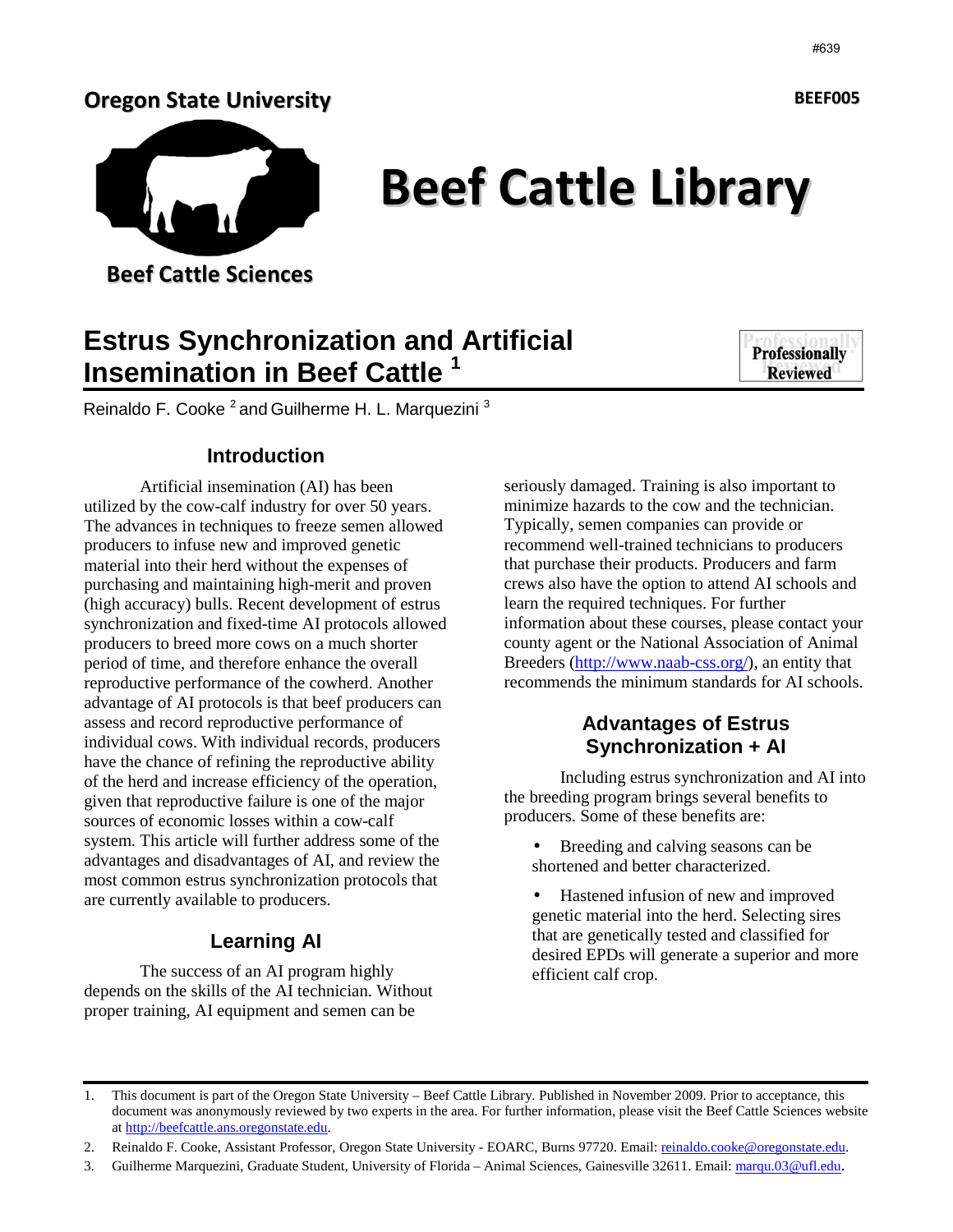- Improved reproductive records of the cowherd. Producers will have a better idea of the reproductive ability of each individual cow.
- If heat detection is included in the AI program, producers will also have a better idea of the cycling status of the cowherd during the breeding season.
- Better control of venereal diseases such as Vibriosis and Trichomoniasis.
- Ability of selecting specific sires with desired EPDs for different animal groups, such as replacement heifers and mature cows.

• Decrease the number of bulls in the operations, which brings not only economical savings, but also management and safety benefits. As a rule of thumb, a proportion of 1 bull for 25 non-pregnant cows should be used. If 200 cows are exposed to the AI program, and 50% of them become pregnant to AI, 100 cows remain open; therefore 4 clean-up bulls should be used. If producers want to identify the calves' sire, a 15-day interval between AI and bull exposure should be included; therefore a similar interval will be observed during the calving season, which will allow producers to determine the calf's sire. Another option is to AI and subsequently expose cows to bulls with different phenotype, such as Angus and Charolais bulls.

#### **Challenges of Estrus Synchronization + AI**

As any other management decision, synchronization and AI also brings challenges to producers. However, these are commonly compensated by the advantages previously described. Some of the challenges of AI programs are:

- Requires careful planning, well in advance to the beginning of the program.
- Requires additional management and handling of cows. Typically, cows need to be processed 3 times within a 10-day interval.
- Requires trained personnel and intensive labor.
- Requires special handling facilities.
- Requires special equipment, such as AI tools, semen tank, and liquid nitrogen.
- Calving will occur in a narrow window, which can increase concerns with inclement weather and possible disease challenges during the calving season.
- Costs associated with drugs and semen.

#### **Synchronization of Estrus and Fixed-Time AI**

 Estrus synchronization consists of grouping heat and/or ovulation of the herd into a short period of time, which typically ranges within 5 days, so AI the breeding can be concentrated. Specific products are required for estrus synchronization (Table 1), and they vary according to the protocol adopted.

**Table 1.** Hormones commonly used in estrus synchronization and their trade names.

| <b>Hormone</b> | Trade name                                                                                                       |  |  |
|----------------|------------------------------------------------------------------------------------------------------------------|--|--|
| GnRH           | Cystorelin <sup>®</sup> , Factrel <sup>®</sup> , Fertagyl <sup>®</sup> , OvaCyst <sup>®</sup>                    |  |  |
| Progestins     | $CIDR^{\circledR}$ , MGA $^{\circledR}$                                                                          |  |  |
| Prostaglandin  | Lutalyse <sup>®</sup> , Estrumate <sup>®</sup> , ProstaMate <sup>®</sup> ,<br>estroPLAN <sup>™</sup> , In-synch™ |  |  |

There are several estrus synchronization  $+ AI$ programs currently available to producers, and these can be divided into three main categories:

- Heat detection and AI During and following the estrus synchronization protocol, cows will come into heat during a specific time frame depending on the protocol utilized. The technician will need to determine the time that each cow begins showing standing heat, and then AI the cow approximately 12-hours later.
- Fixed-Time AI Following the estrus synchronization protocol, all cows are inseminated at a predetermined time; therefore heat detection is not necessary.
- Heat detection  $+$  fixed-time AI During and following the estrus synchronization protocol, cows that come into heat are inseminated 12 hours later. All cows not detected in heat are inseminated at a predetermined time.

Within these three categories, there are many alternatives that producers can choose from. Under adequate management conditions, the protocols currently available can yield pregnancy rates to AI between 45 to 60%, whereas recently developed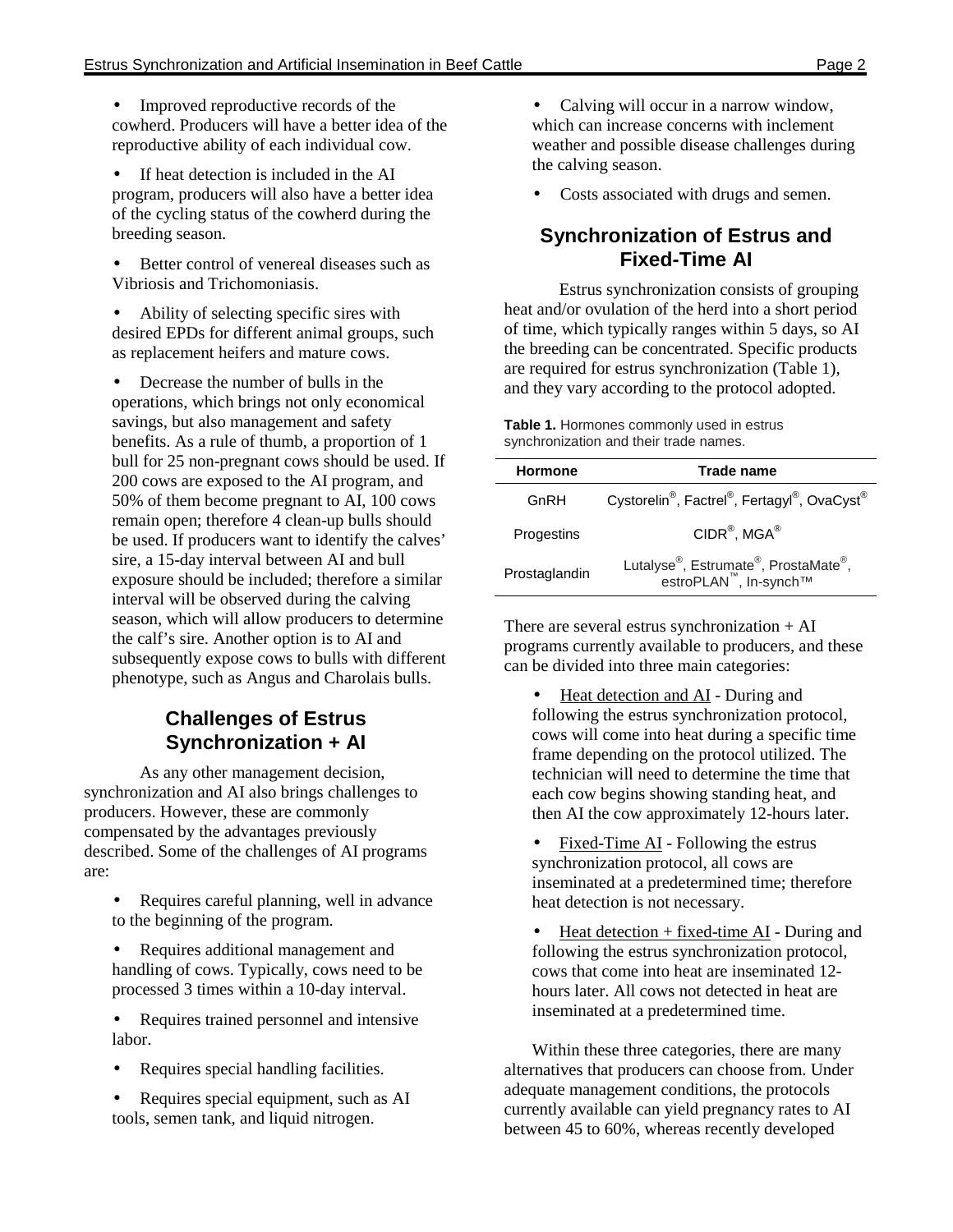protocols are producing pregnancy rates around 70 %. Nevertheless, the success of estrus synchronization + AI programs will depend on the producer and operation system. Therefore, producers should not select protocols for the pregnancy rates that it can yield under "optimal conditions", but should choose protocols that will fit into their management scheme.

#### **Protocols for estrus synchronization + AI**

 In this publication, we will only describe protocols that have been thoroughly tested by research studies and are recommended by the Beef Reproductive Task Force, which is a group of specialists in beef cattle reproduction (See appendix 1). These protocols yielded different pregnancy rates when evaluated under adequate management conditions (Table 2), which means that cows were in adequate nutrition, trained labor and facilities were available, and a substantial number of animals were utilized. But before selecting a specific protocol, producers should consider some of the following factors:

• **Cost efficiency** - Estrus synchronization programs are not always profitable. Producers should first determine the costs required for implementing the selected protocol, such as hormones, semen, and labor costs, and compare that to the expected outcomes, such as pregnancy rates, calving distribution, and performance of the offspring.

• **Herd size** - Heat detection can be impaired in a large group of cows. Also, dividing the herd into several smaller groups can also decrease the efficiency of heat detection. Therefore, fixedtime AI might be the most adequate approach when breeding large herds.

• **Body condition score** - Cows in low body condition score following calving are likely not cycling and therefore might not respond well to the synchronization + AI protocol. If no other alternatives are available, assigning thin noncyclic cows to a synchronization protocol that contains CIDR, MGA or GnRH might be an alternative to induce cyclicity. Nevertheless, cows with low body condition score (less than 4) typically have reduced pregnancy rates to AI compared to cows in adequate body condition (5 or 6).

• **Animal category** - Mature cows and replacement heifers respond differently to estrus

synchronization protocols because their reproductive physiology differ. Therefore, specific protocols were developed for each category (Figure 1). Assigning heifers to protocols developed to mature cows, or viceversa, may result in decreased pregnancy rates.

• **Availability of labor and facilities** - Producers should select the protocol that matches the labor force and handling facilities of the operation. Remember, the estrus synchronization  $+ AI$  protocols that result in the highest pregnancy rates also require cows to be handled several times.

**Semen source** - Producers that will breed cows with valuable semen, which is common in seedstock scenarios, should choose protocols that utilize heat detection. Even though labor is increased and fewer cows are inseminated in a short period of time, AI following heat detection generally yields greater pregnancy rates compared to fixed-time AI, resulting in better utilization of the semen. Further, if valuable semen is selected, a greater investment has been made. Every effort should be made to achieve greater pregnancy rates, including having a high percentage of females cycling at the start of the breeding season by using a quality nutrition program and an adequate number days since last calving.

#### **Conclusion**

 Artificial insemination is an important tool to infuse new and improved genetics into the herd. Recent advances in estrus synchronization protocols and fixed-time AI techniques increased the number of cows that can be bred during a shorter period of time. Several estrus synchronization + AI protocols were developed, tested, and are currently available to producers; however, producers should select the protocol that is cost efficient and matches their operating system, such as type and condition of cattle, labor availability, and handling facilities. For additional information regarding the protocols and techniques described herein, please visit the Cow-Calf Guide (http://www.avs.uidaho.edu/wbrcindex.htm) and the Beef Reproductive Task Force (http://beefrepro.unl.edu) website.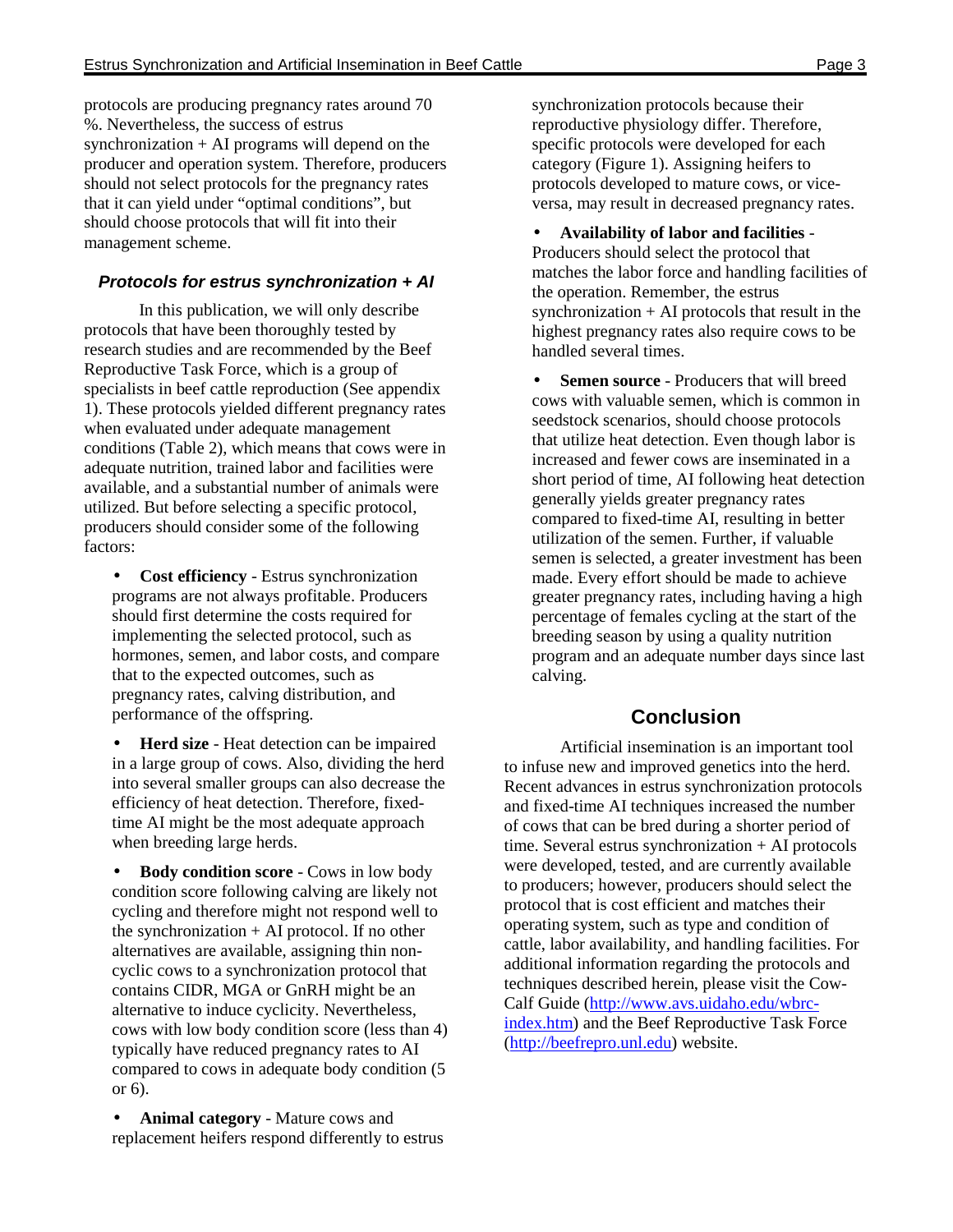| Protocol                                | <b>Relative cost</b> | Labor required | <b>Animals evaluated</b> | Avg. Pregnancy<br>Rates, % |
|-----------------------------------------|----------------------|----------------|--------------------------|----------------------------|
| <b>Heat Detection and AI</b>            |                      |                |                          |                            |
| Select Synch                            | Low                  | Medium/High    | 678 cows                 | 46                         |
| Select Synch + $CIDR^®$                 | High                 | Medium         | 595 cows                 | 51                         |
| $MGA^{\circledR} - PG$                  | Low                  | Low/Medium     | 2,746 heifers            | 60                         |
| <b>Fixed-time AI</b>                    |                      |                |                          |                            |
| 7-day Co-Synch + $CIDR^{\circledR}$     | High                 | <b>Medium</b>  | 8,124 cows               | 59                         |
| 5-day Co-Synch + CIDR®                  | High                 | Medium         | 1,162 cows               | 68                         |
| $Co-Synch + CIDR^@$                     | High                 | Medium         | 1,389 heifers            | 49                         |
| $MGA^{\circledR} - PG$                  | Medium               | Medium         | 831 heifers              | 46                         |
| CIDR <sup>®</sup> Select                | High                 | Medium/High    | 1228 heifers             | 62                         |
| <b>Heat Detection and Fixed-time AI</b> |                      |                |                          |                            |
| $MGA^{\otimes} - PG$                    | Medium               | Medium         | 1,905 heifers            | 56                         |
| Select Synch                            | Low                  | Medium/High    | 2,048 cows               | 51                         |
| Select Synch + CIDR®                    | High                 | Medium         | 1,596 cows               | 56                         |
|                                         |                      |                | 748 heifers              | 56                         |

**Table 2.** Relative cost, labor requirement, and pregnancy rates of commonly used breeding programs.

#### **References**

Beef Reproductive Task Force. 2009. Protocols for synchronization of estrus and ovulation.

Bridges et al., 2008. Purdue University Cooperative Extension Service, AS-575-W.

Colburn, D. 2008. In: Cow-Calf Management Guide, CL405.

Stenquist, N. J., and T. Geary. 2008. In: Cow-Calf Management Guide, CL404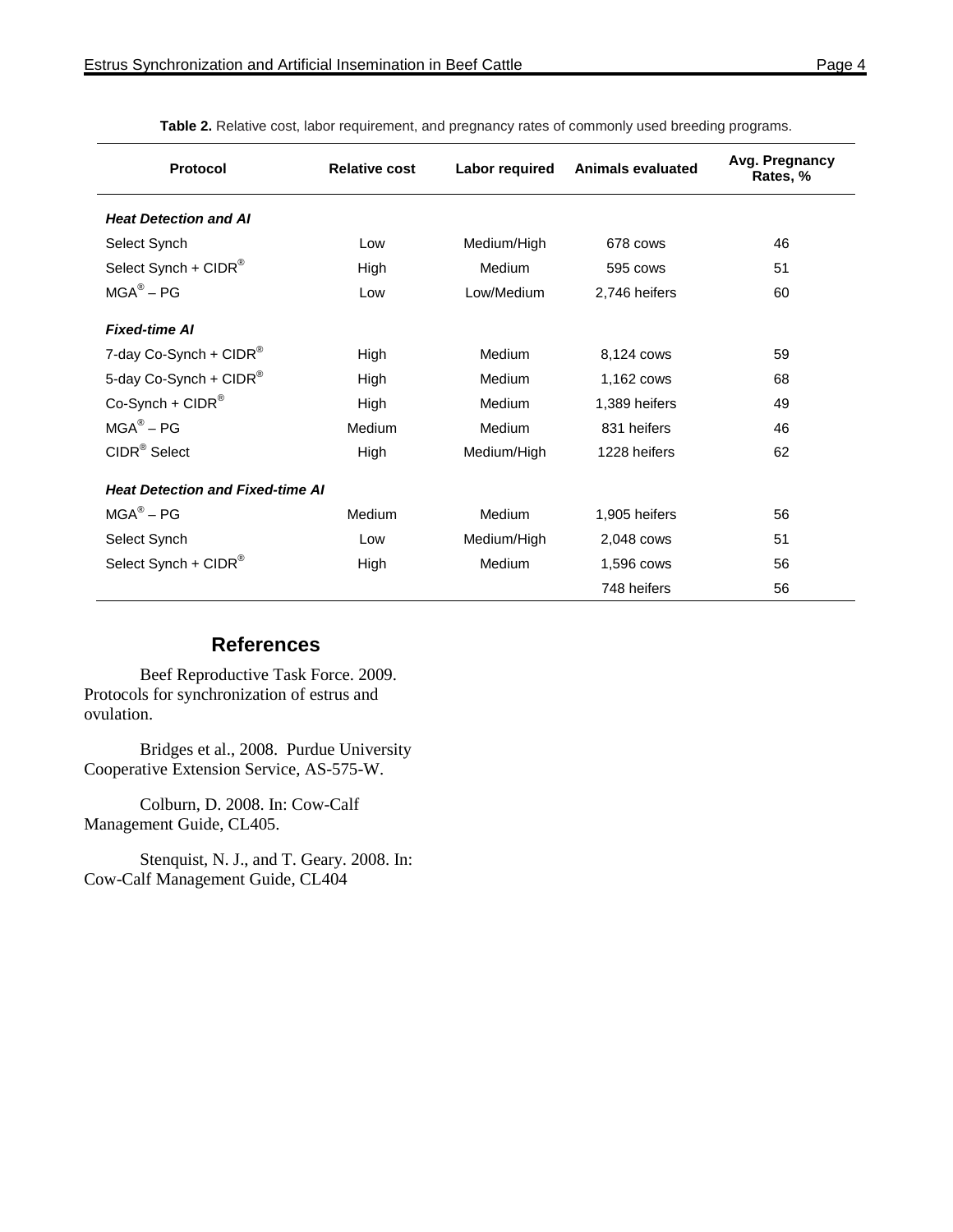



*Beef Reproduction Task Force*